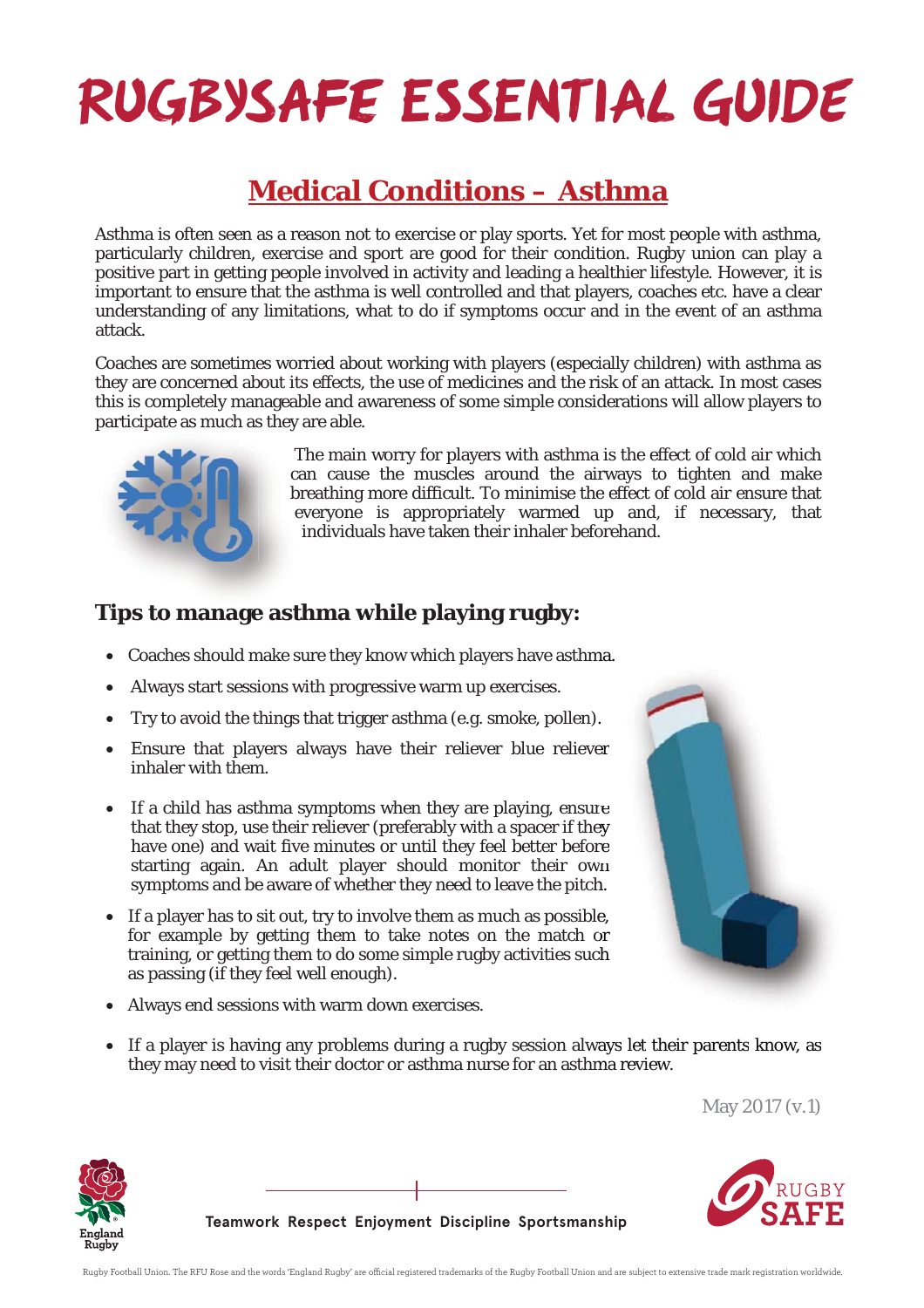## **RUGBYSAFE ESSENTIAL GUIDE**

Players should ideally have a written action plan. This is especially important while playing rugby and is a reminder for the player and those around them about what to do if they are experiencing severe asthma symptoms.



Before participating in any rugby union activity, a player with asthma should book an asthma review with their GP or asthma nurse to check their asthma is well controlled and that they're not using their blue inhaler more than twice a week. Clubs/schools should keep a record of any players with asthma, with coaches, team managers etc. checking before every session that the player has access to their inhaler.

Where deemed appropriate to participate, communication between the player, parent/guardian(s), coaches and first aiders is important so that

everyone is clear what (if any) particular precautions need to be taken to keep the individual safe during rugby games or training.

#### **What to do if someone has an asthma attack**

Asthma UK provides the following guidance for when a child is having an asthma attack:



**IMPORTANT!** This asthma attack information is not designed for children using a SMART or MART regime. If they do not have a reliever inhaler, call an ambulance. Then speak to their GP or asthma nurse to get the correct asthma attack information for the future.

May 2017 (v.1)





**Teamwork Respect Enjoyment Discipline Sportsmanship**